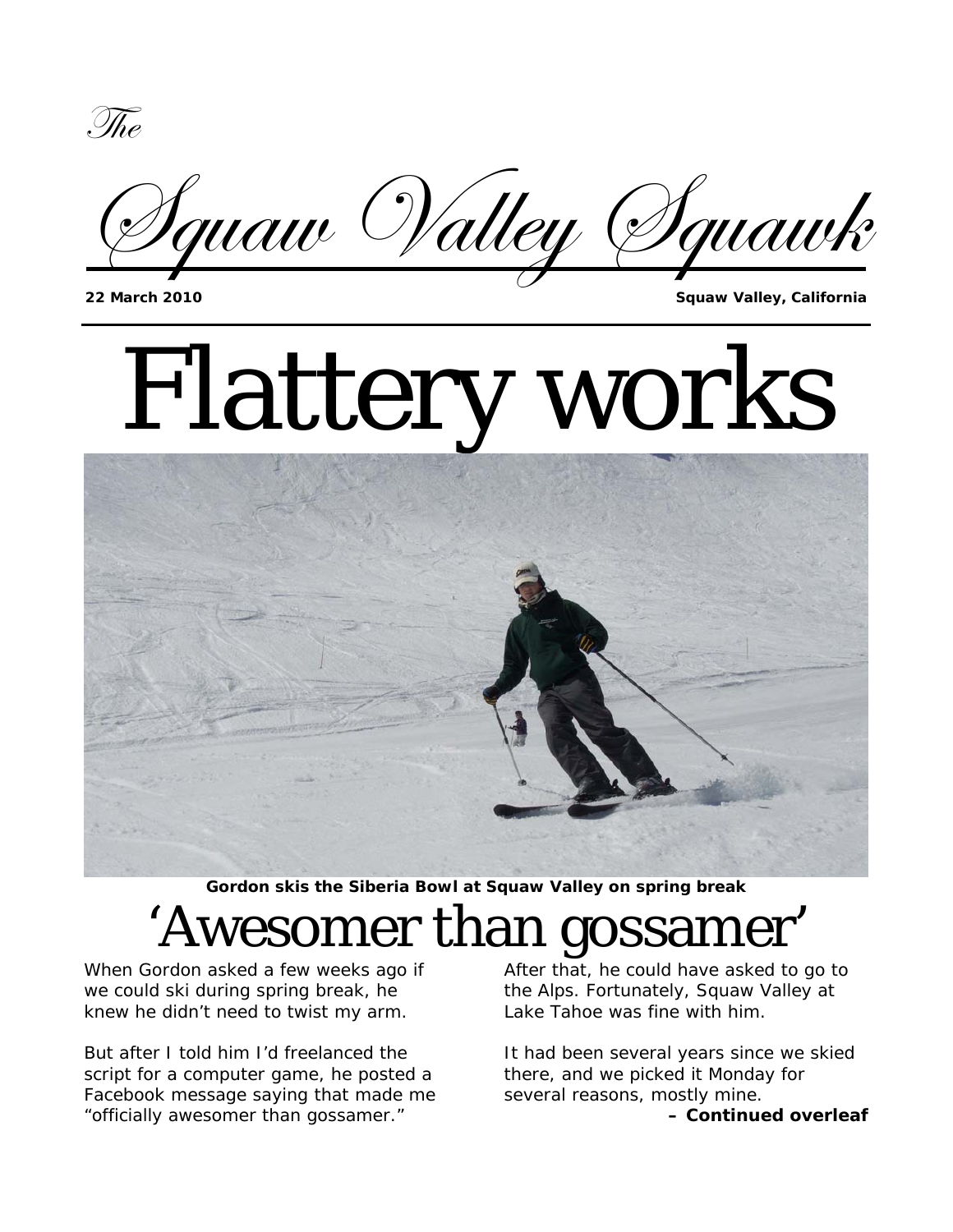### Flattery will get you to Squaw Valley

*Continued from Page 1* 

Squaw Valley opened 60 years ago, and 50 years ago it hosted the 1960 Winter Olympics, the first ever televised live in the United States.

I was a third-grader at the time, sick at home with the mumps with nothing to do but watch strange sports I'd never seen, much less imagined.

A month later I was home from school again – three times in fact. Three Wednesdays in a row it snowed so deep in Hamlet, N.C., that schools closed and we had our own winter games sledding down Clay Street and playing "ice hockey" using my father's golf clubs to swat pine cones across the ice in the front yard.

It was another dozen or so years before I learned to ski myself, but that winter is as close as my life has come to divine



intervention. **Emily pauses in the Shirley Lake area of Squaw Valley** 

With the exception of one winter I took off for surgery, I've skied 36 consecutive years. Squaw Valley was the first place Emily and I skied on our Tahoe honeymoon in 1984, and I covered four Winter Olympics on three continents as a sports writer. Gordon has been on skis since he was 4.

It will be months before the 10-foot deep snowpack that we enjoyed melts, but

Squaw will close in just a few more weeks. Once people in the Bay Area crank up their lawn mowers, they lose the ski mood and the lifts shut down. I need to cut our grass for the third time this year.

But we squeezed a great, sunny day out of the waning of another Olympic season on the slopes. Before Gordon goes back to Davis, we'll play a round of golf.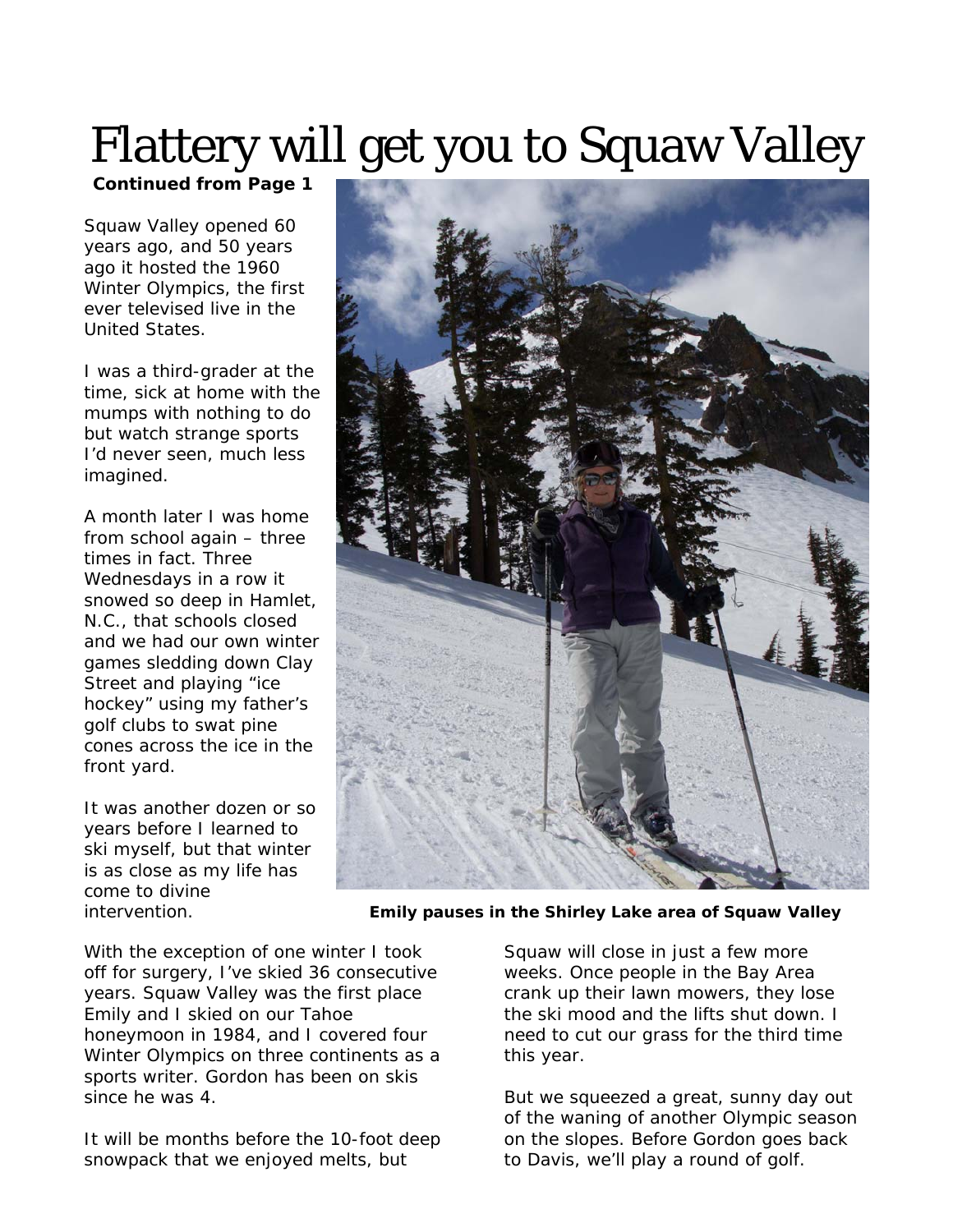

**Ice hockey and figure skating at the Squaw Valley Winter Olympics were held in this now-demolished open-air arena built in what is now the resort parking lot.** 



#### *Dashing through the snow*

Walt Disney did the opening and closing ceremonies. Walter Cronkite did the TV commentary. And 650 athletes from 30 countries showed up at Squaw Valley for the VIII Olympic Winter Games in 1960.

The Games were repeated last month for the XXIst time in Vancouver, British Columbia for 2,600 athletes from 82 nations.

The Squaw Valley Olympics were the last held in one spot. Every event – whether on the mountain, the speed-skating rink or the ice arena – was held within a five-minute walk from the single athletes' hotel.

Squaw Valley's highlight event was ice hockey in which the United States beat the Soviet Union 3-2 in the semifinals and then won the gold medal 9-4 over Czechoslovakia. Neither country beaten by the United States exists today.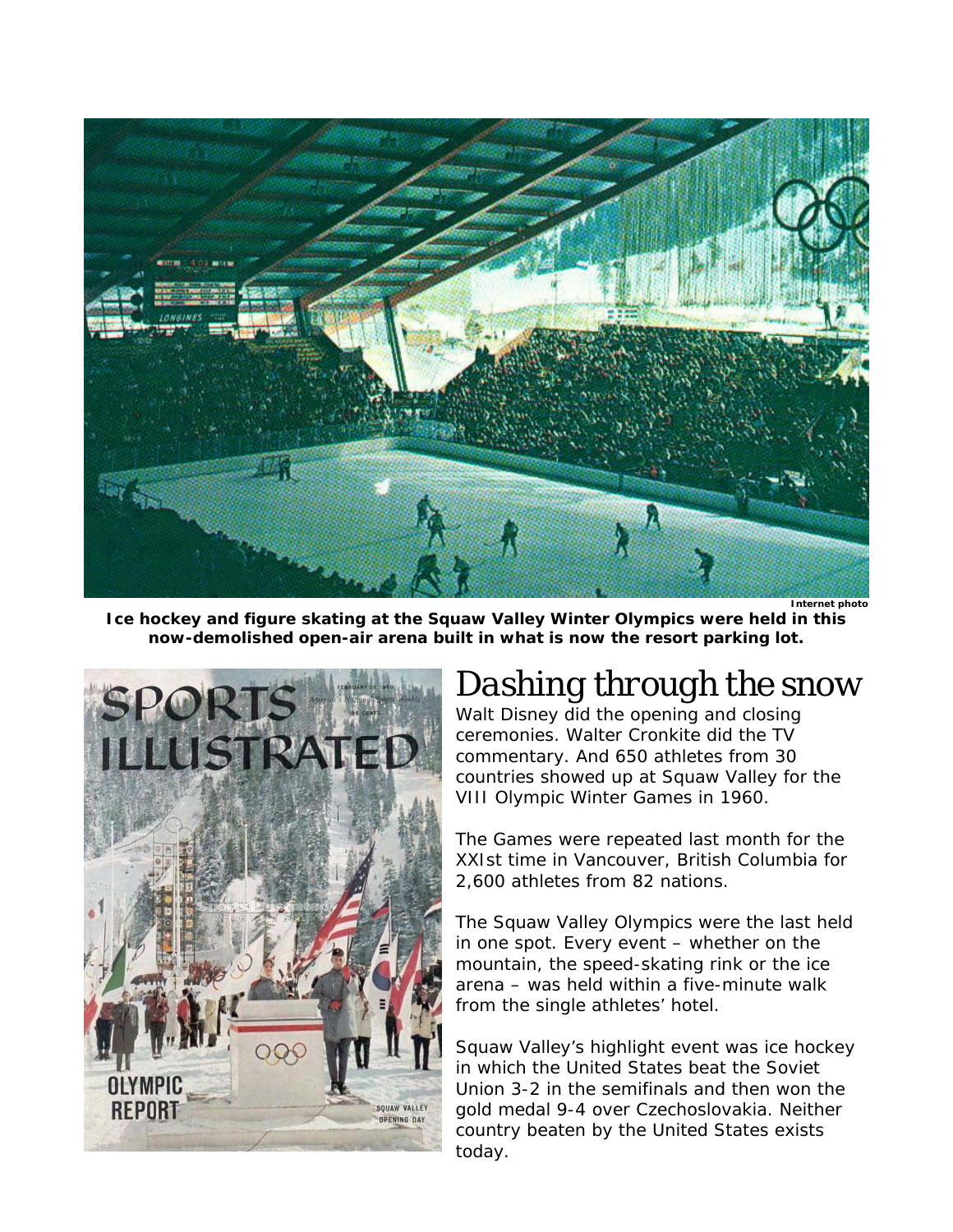## Today's picture pages



**Looking into the valley from the top of the Siberia lift at 8,800 feet, a 2,600-foot drop.** 





**Me skiing down Shirley Lake. Demonstrating his journalism genes, Gordon got the crash picture first, then called out to me to see if I was OK.**